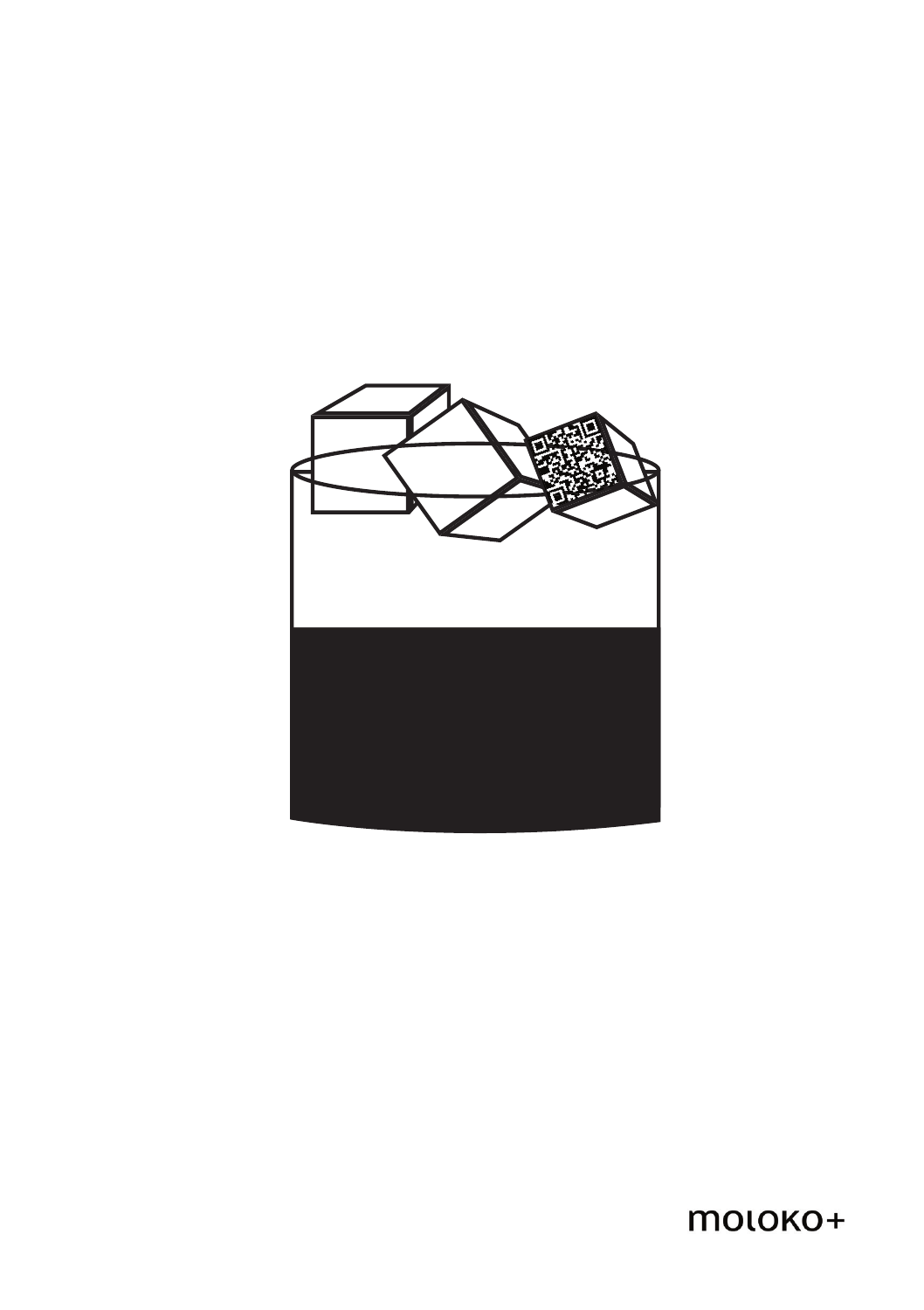## SIGNATURE COCKTAILS

### **SUNDOWNER** LIMONCELLO VODKA LAVENDEL **ZITRONE** EIWEISS VEGAN 11.00

CATCH ME IN BKK

**GIN** JASMIN LIQUEUR **CHARTREUSE** JAVA CURRY LIMETTE KAFFIAR 12.00

### BABA AU RUM

RUM SHERRY FINO BANANA PANDAN LACTIC ACID CACAO BITTER 12.00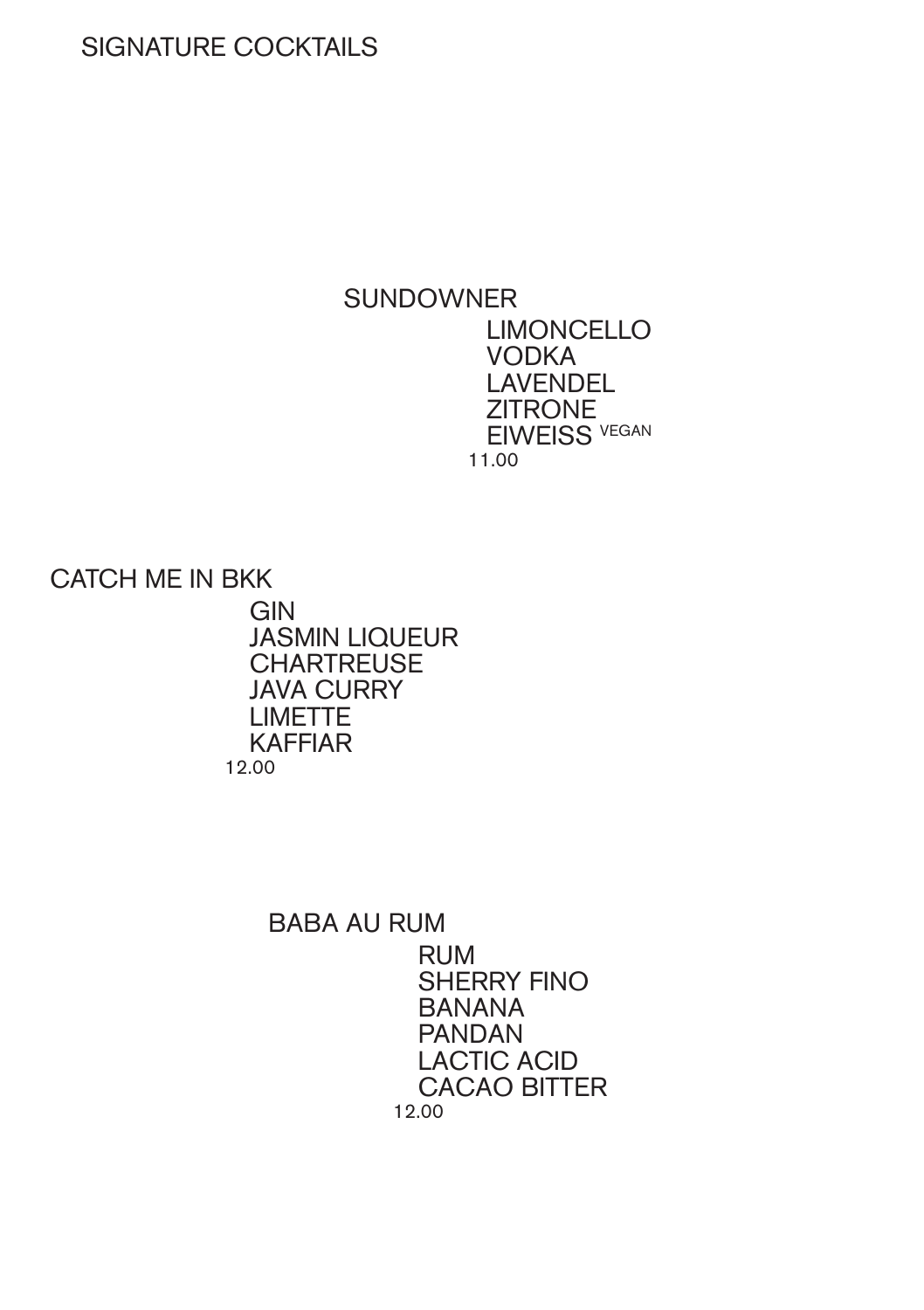### ITALIAN CONNECTION ROSOLIO DI BERGAMOTTO **GIN ZUCKER** LIMETTE 11.00

MOULIN ROUGE **GIN** HIMBEERE ROSE LACTIC ACID 12.00

> RIVA WHITE ALMOND LIQUEUR RUM DRY CURACAO LIMETTE ORANGE 12.00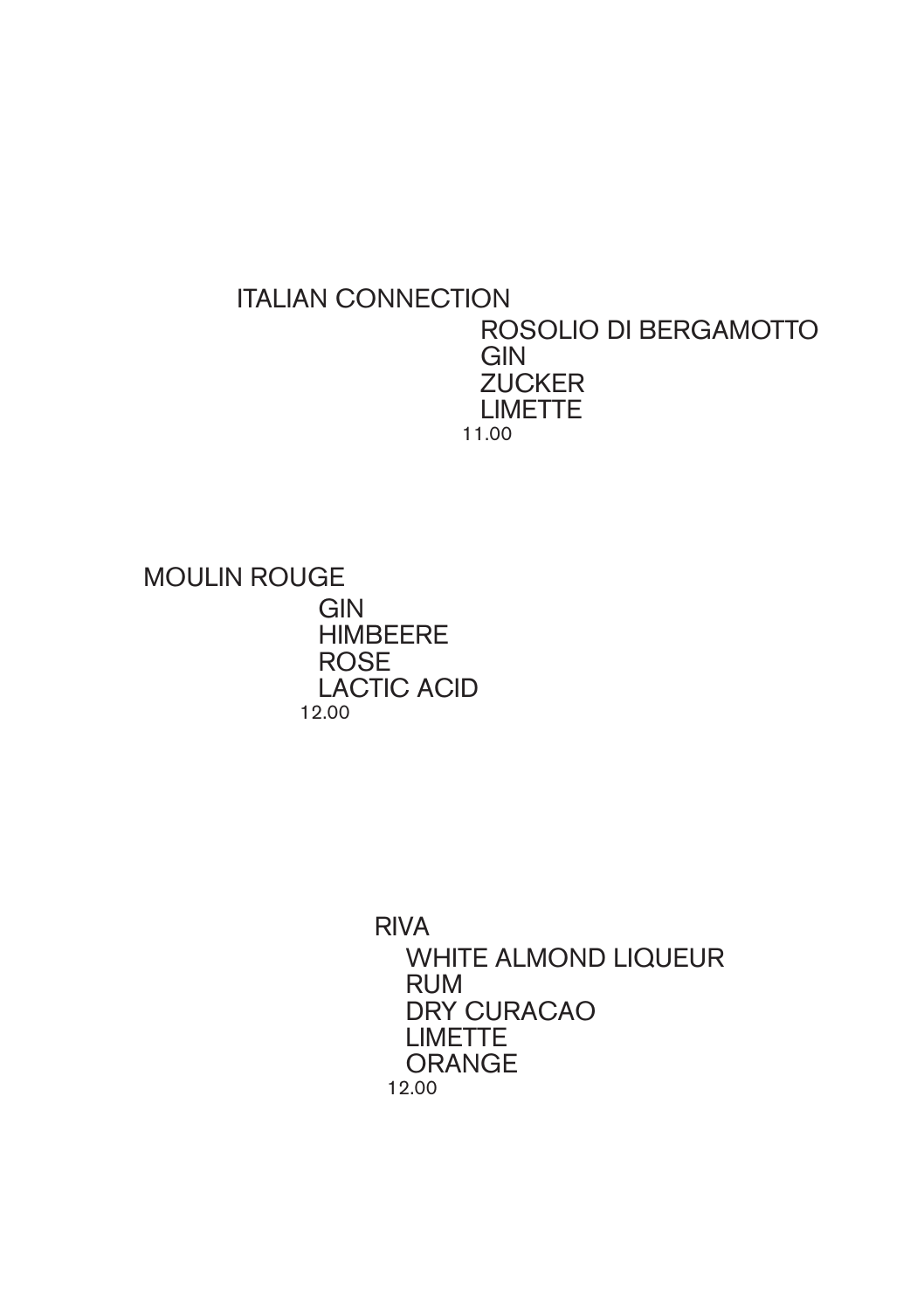### SIGNATURE COCKTAILS

ELENA **GIN** AMARO ROSMARIN LEMON CURD **ZITRONE** 11.00

CARMEN ELECTRA

RUM RHUM AGRICOL THAI BASILIKUM ZITRONENGRAS KARDAMOM SENCHA TEE LIMETTE COCONUT MILK (CLARIFIED) 12.00

> CUBA 21 RUM MINZE LIMETTE **SODA CLARIFIED** 11.00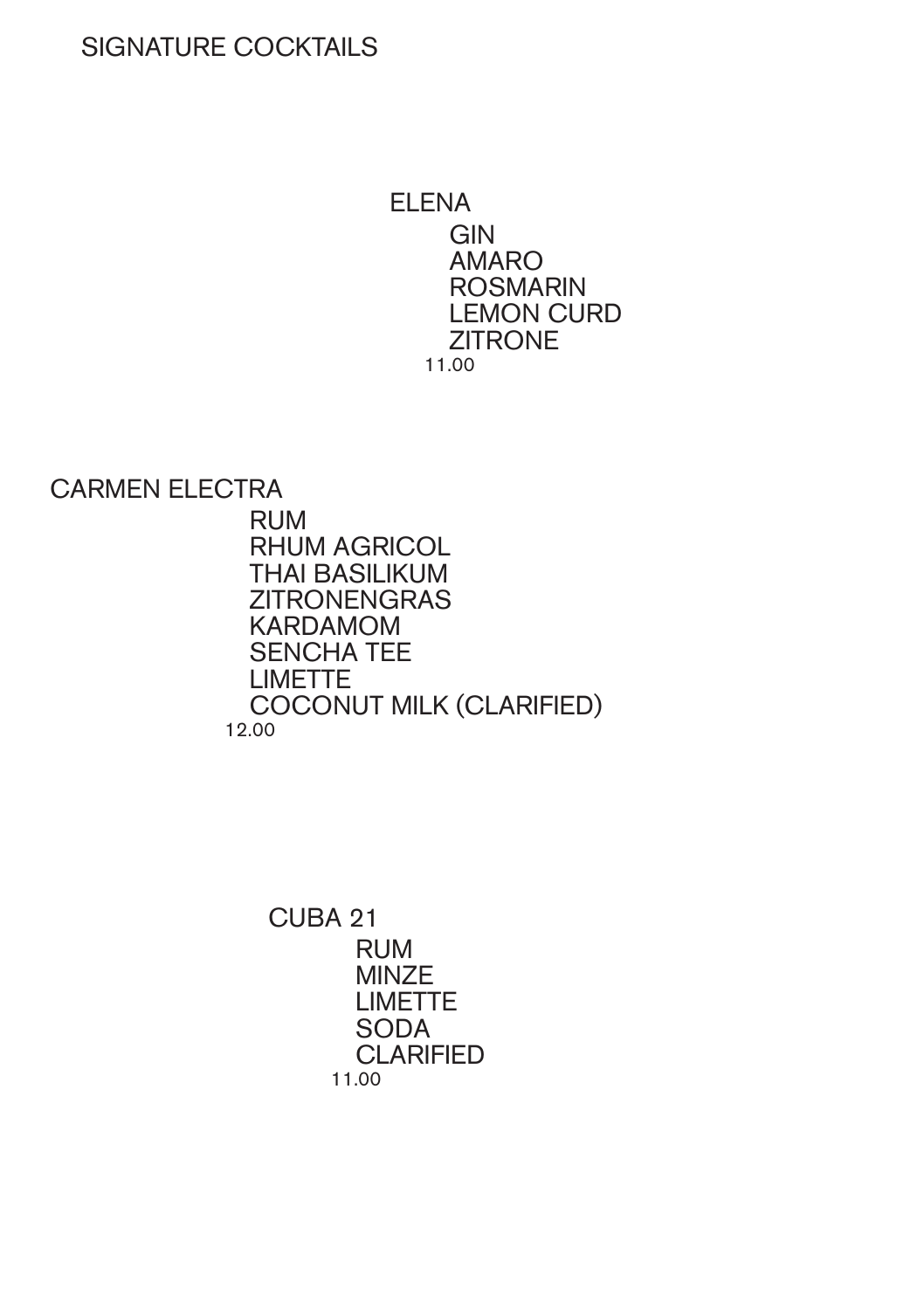AM MEER RUM MINZE LIMETTE WASSERMELONE SESAMÖL SODA 11.50

> JOLLY ROGER RUM ANANAS **KOKOS** LIMETTE 12.00

GREEN MILE **GIN** ELDERFLOWER LIQUEUR **GURKE** APFEL DILL **FENCHEL ZITRONE** 12.00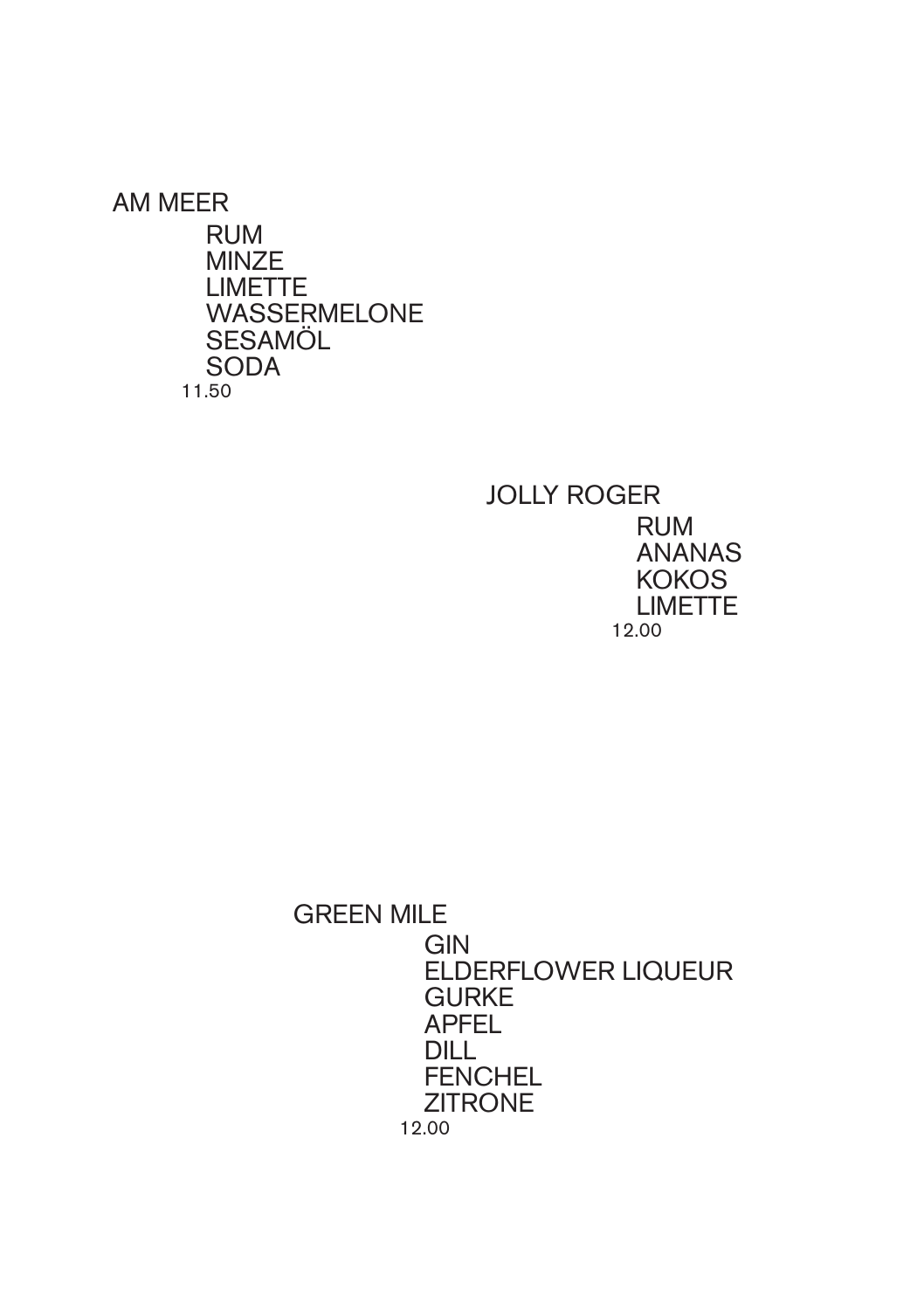**COCKTAILS** 

WHISKEY SMASH BOURBON ZITRONE **ZUCKER** MINZE 12.00 DAIQUIRI RUM LIMETTE **ZUCKER** 11.00 BEES KNEES **GIN HONIG ZITRONE** 11.00 EASTSIDE GIN MINZE **ZUCKER** LIMETTE **GURKE** 12.00 TOMMY´S MARGARITA

> TEQUILA REPOSADO LIMETTE AGAVE

> > 11.00

OLD CUBAN

RUM 8Y LIMETTE **ZUCKER MINZE CHAMPAGNER** 14.00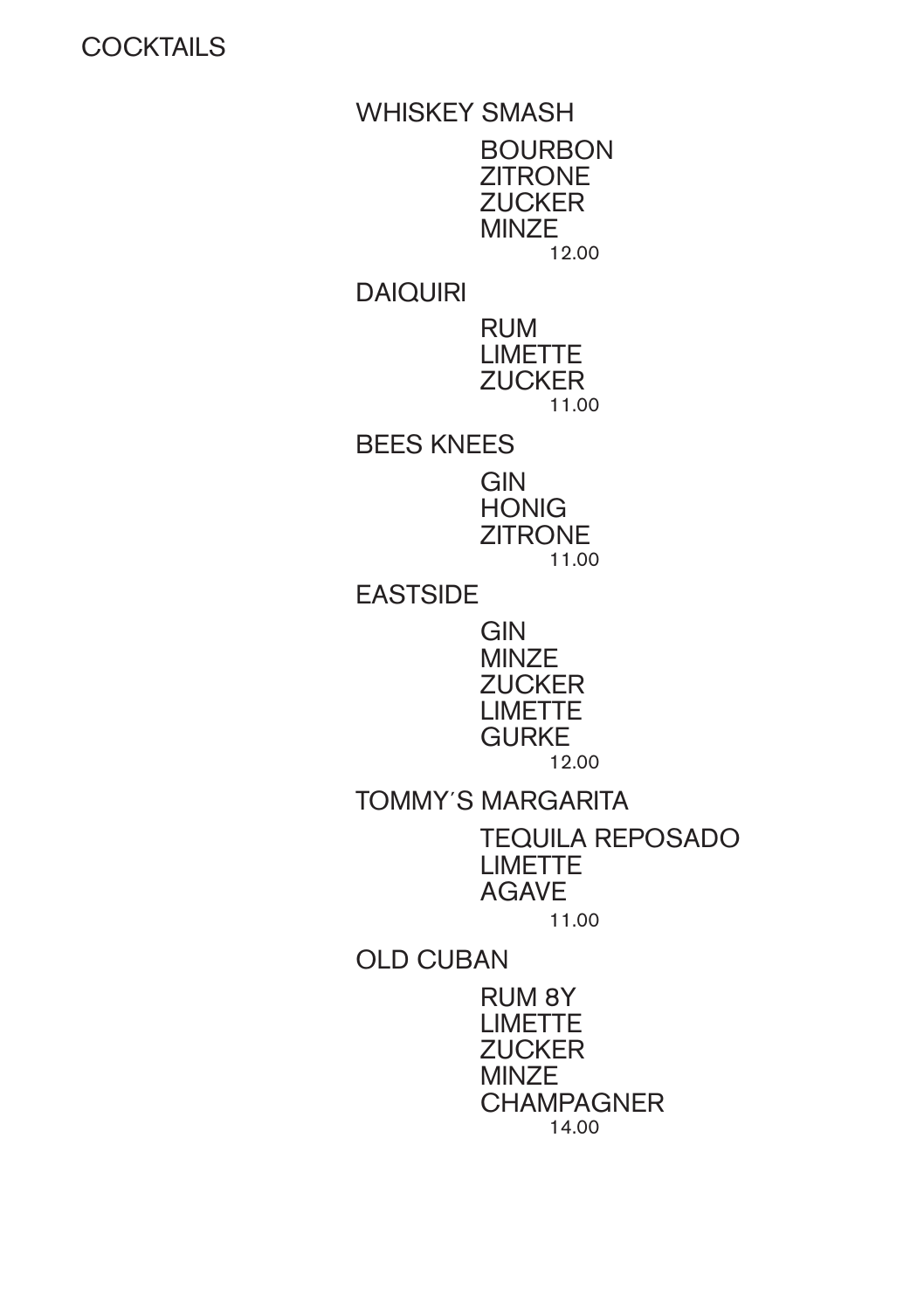WHISKEY SOUR

BOURBON **ZITRONE ZUCKER** 11.00

PISCO SOUR

**PISCO** LIMETTE **ZUCKER EIWEISS<sup>VEGAN</sup>** 11.00

NEGRONI

GIN **CAMPARI** VERMOUTH ROSSO 11.00

MAI TAI

JAMAICA RUM 12Y RHUM AGRICOLE MARTINIQUE ORGEAT DRY CURACAO 13.00

GIN BASIL SMASH

**GIN ZITRONE** BASILIKUM **ZUCKER** 12.00

ESPRESSO MARTINI

VODKA ESPRESSOLIKÖR ESPRESSO CREME DE CACAO 11.00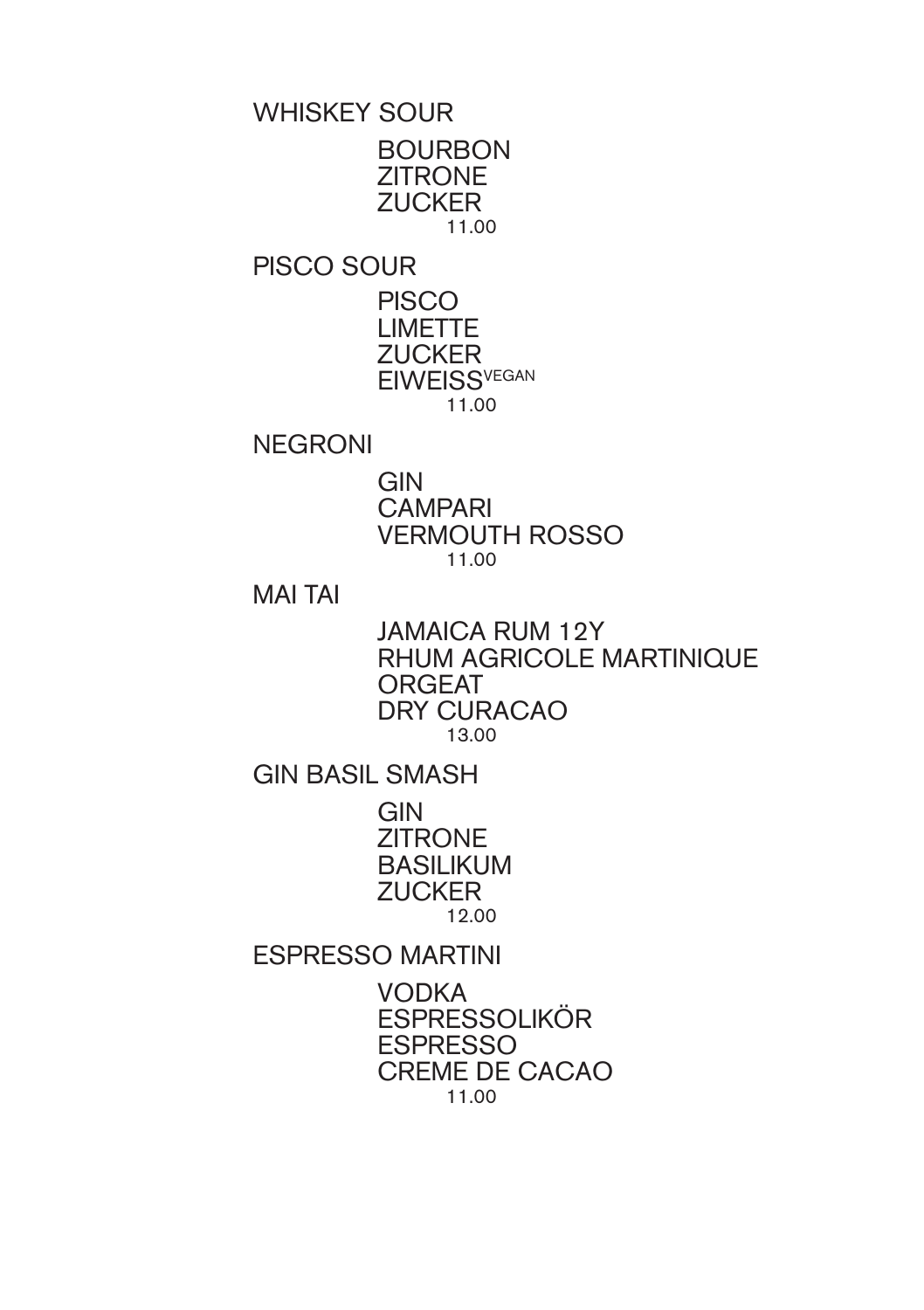## **HIGHBALLS**

DOLCE FAR NIENTE

SHERRY FINO ROSOLIO DI BERGAMOTTO SODA OLIVEN 11.00

PALOMA

TEQUILA GRAPEFRUIT-LIMO 10.00

DARK AND STORMY

RUM LIMETTE GINGER BEER 11.00

AMERICANO

**CAMPARI** VERMOUTH ROSSO SODA 10.00

AMARO LUNGO

AMARO **CORDINO** BASILIKUM 10.00

MOSCOW MULE

VODKA LIMETTE **GURKE** GINGER BEER 11.00

ANTICA FORMULA SODA **VERMOUTH** SODA 10.00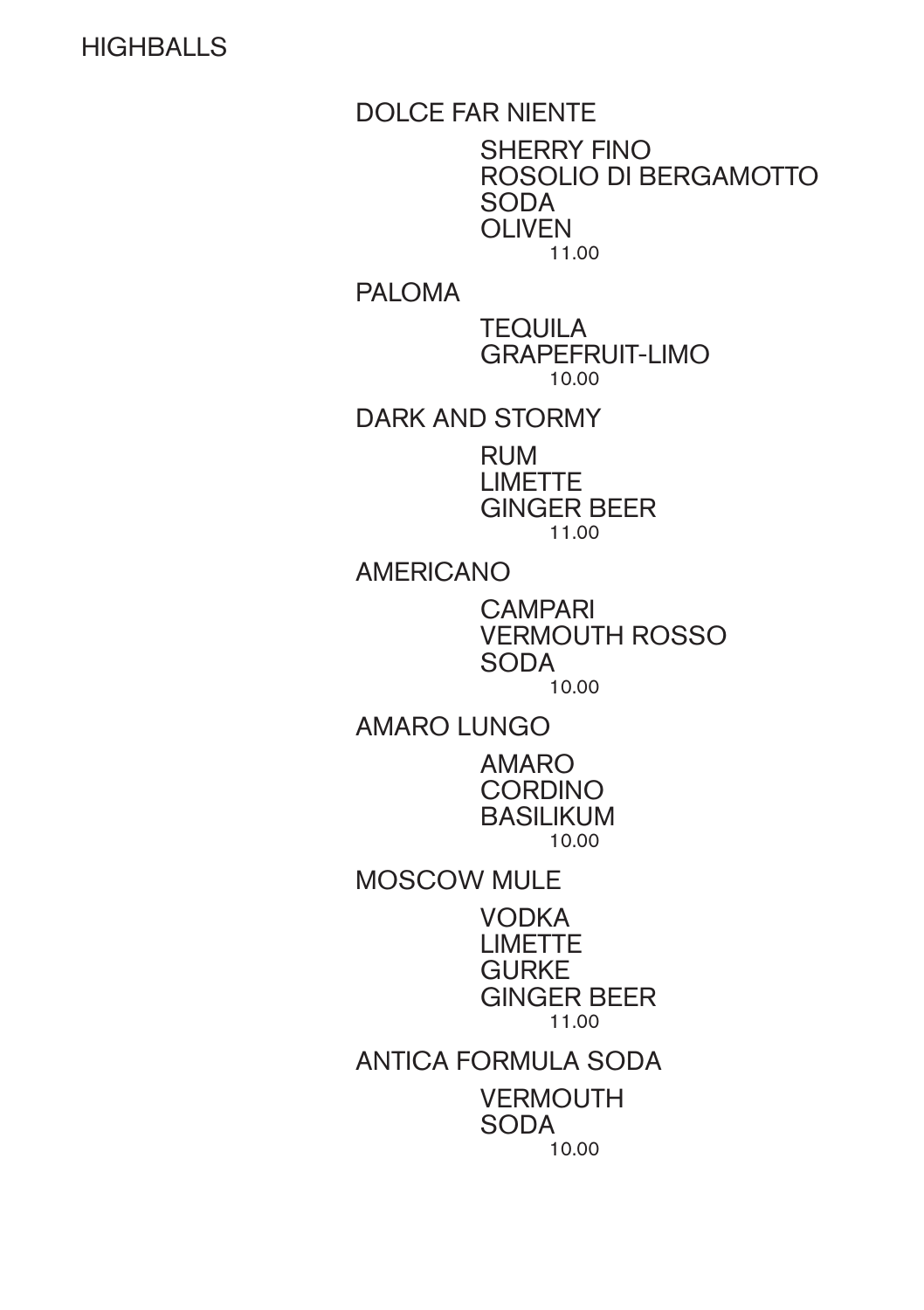GIN TONIC

BOMBAY TONIC 9.50 MONKEY 47 TONIC 11.50 GIN SUL TONIC 11.00 GIN MARE TONIC 11.50 **BROCKMANS** TONIC 11.00 THE BOTANIST **TONIC** 11.00 HENDRICK´S TONIC 10.00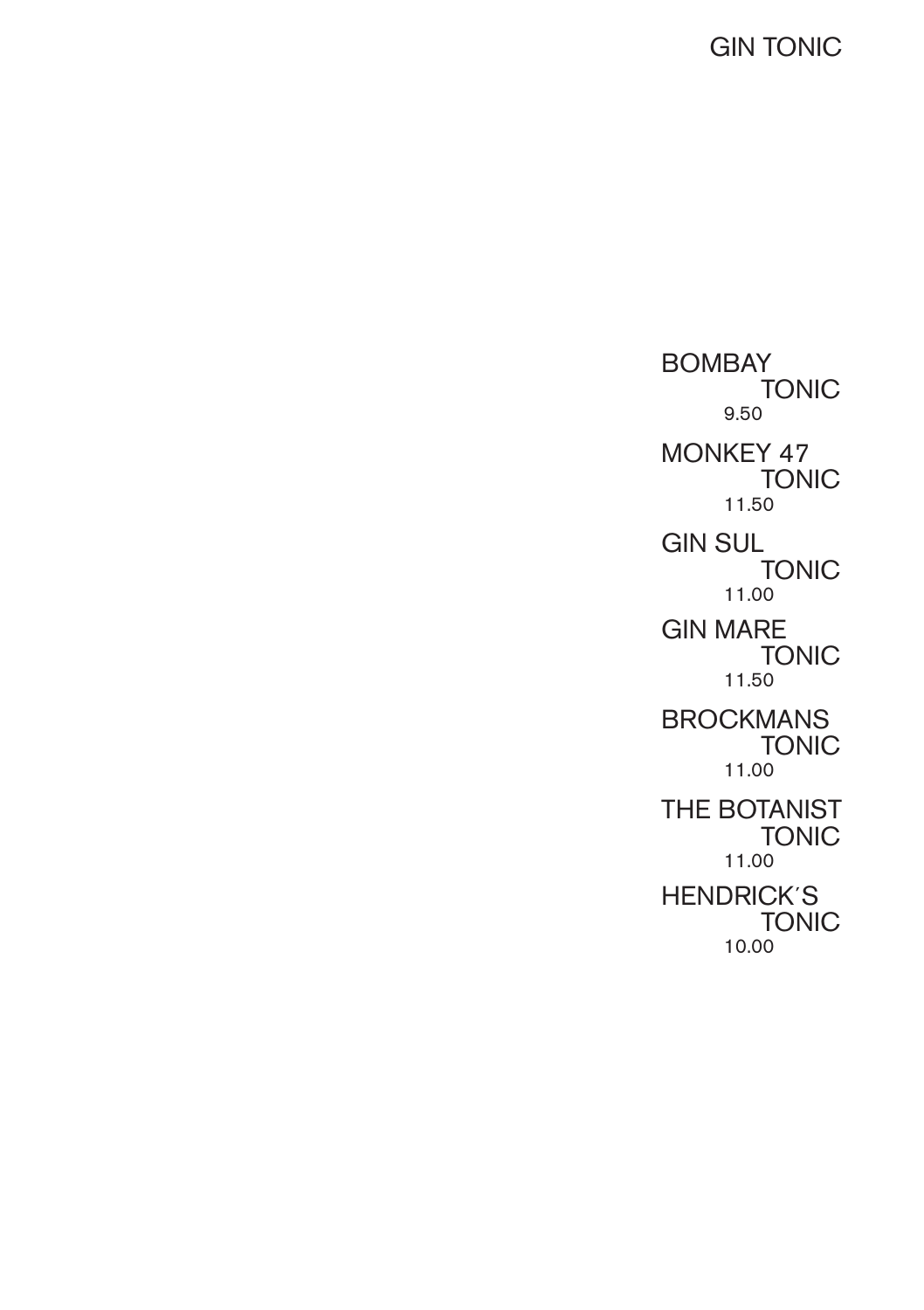### PRICKELNDES

APEROL SPRITZ APEROL **PROSECCO** 7.90 CYNAR SPRITZ CYNAR BITTER **PROSECCO** 7.90 CAMPARI SPRITZ **CAMPARI PROSECCO** 7.90

LILLET WILD BERRY

LILLET BLANC WILD BERRY TONIC 8.50

ITALICUS SPRITZ

ROSALIO DI BERGAMOTTO PROSECCO 9.00

FRENCH SPRITZ ST. GERMAINT PROSECCO

8.50

PROSECCO AUF EIS 8.50

**PROSECCO** 

0,1l 6.00 0,75l 32.00

CREMANT

0,1l 7.50 0,75l 40.00

CHAMPAGNER LAURENT PERRIER

0,1l 16.00 0,75l 110.00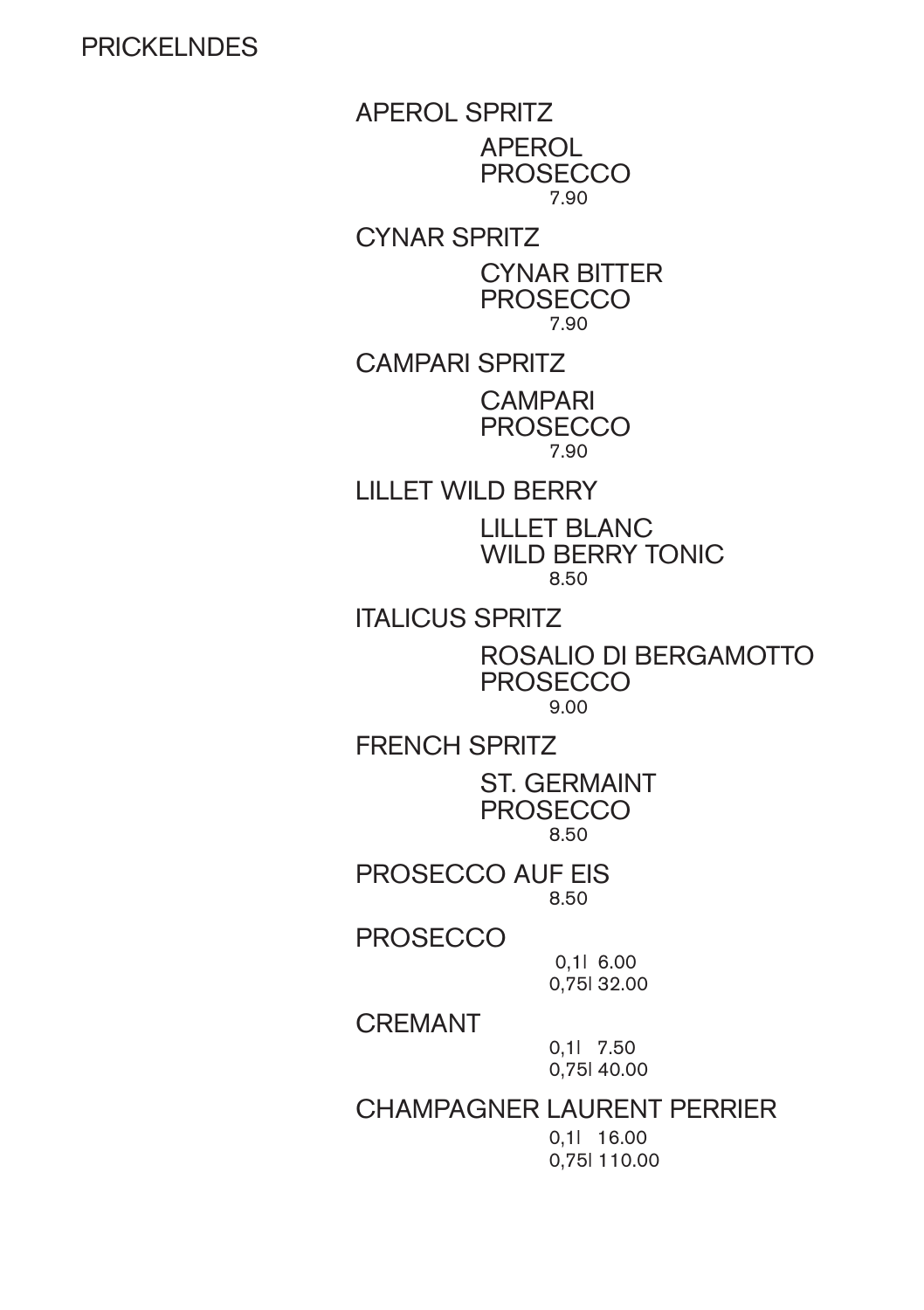VIRGINS

BASIL SMASH

SEEDLIP NO GIN BASILIKUM **ZUCKER ZITRONE** 8.50

LADY CAMILLA

FLOREALE APERITIVO **HONIG ZITRONE** KAMILLE **EIWEISS<sup>VEGAN</sup>** 8.50

TORINO SMASH

FLOREALE APERITIVO **MINZE ZUCKER ZITRONE** 8.50

FLOREALE TONIC

ALKOHOLFREIER APERITIVO TONIC 7.50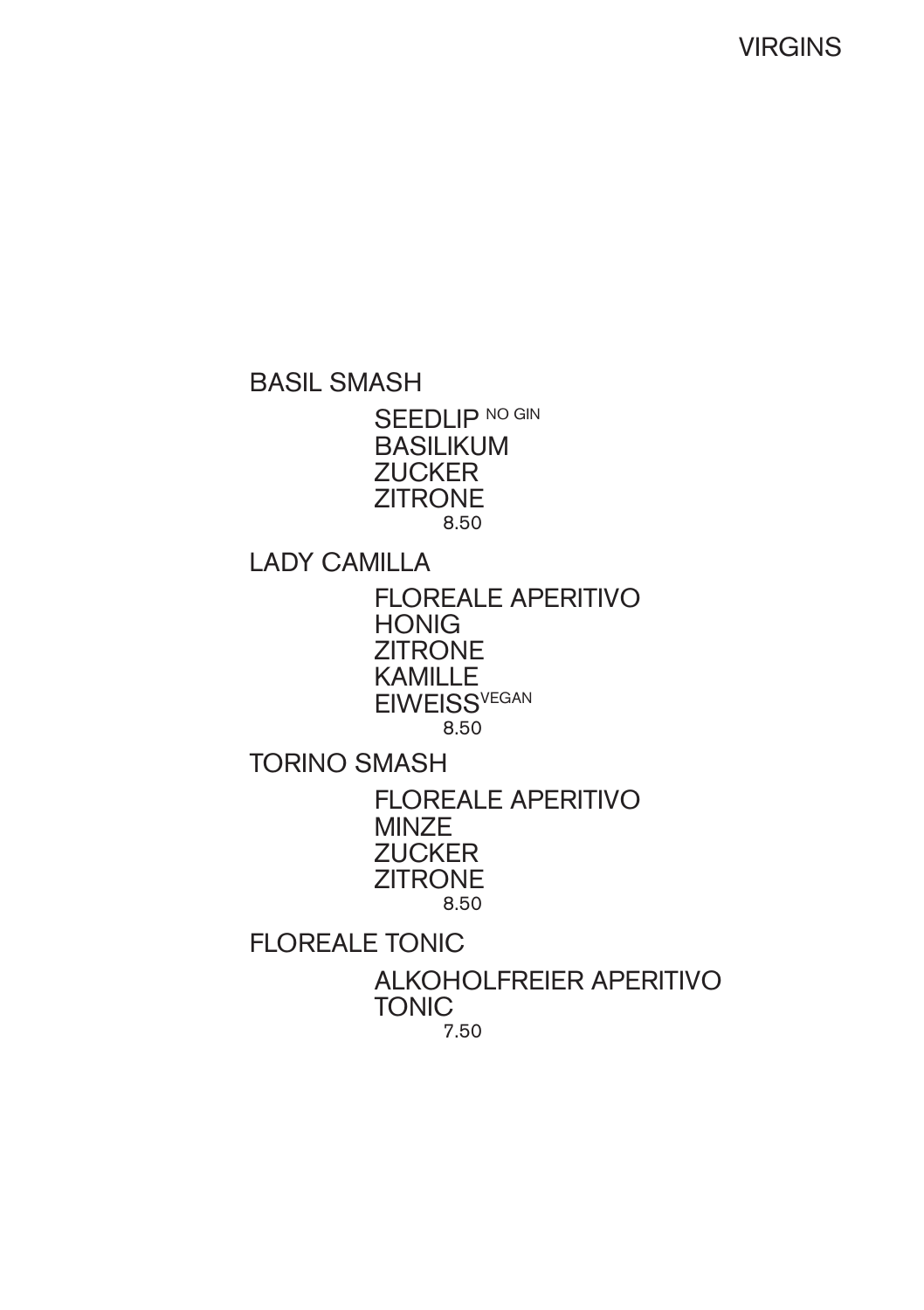BLANC

### HOFFMANN RIESLING

MOSEL KABINETT TROCKEN

0,2l 6.80 0,75l 23.00

### BISCHEL GRAUBURGUNDER

RHEINHESSEN TROCKEN 0,2l 7.60

0,75l 27.00

### METZGER BLANC DE NOIR

SPÄTBURGUNDER - PFALZ

0,2l 7.60 0,75l 27.00

### LAURENT MIQUEL CHARDONNAY

LANGUEDOC FRANKREICH

0,2l 7.20 0,75l 25.00

ROSÉ

# DU COCHONNET GRENACHE **FRANKREICH**

0,2l 7.20 0,75l 25.00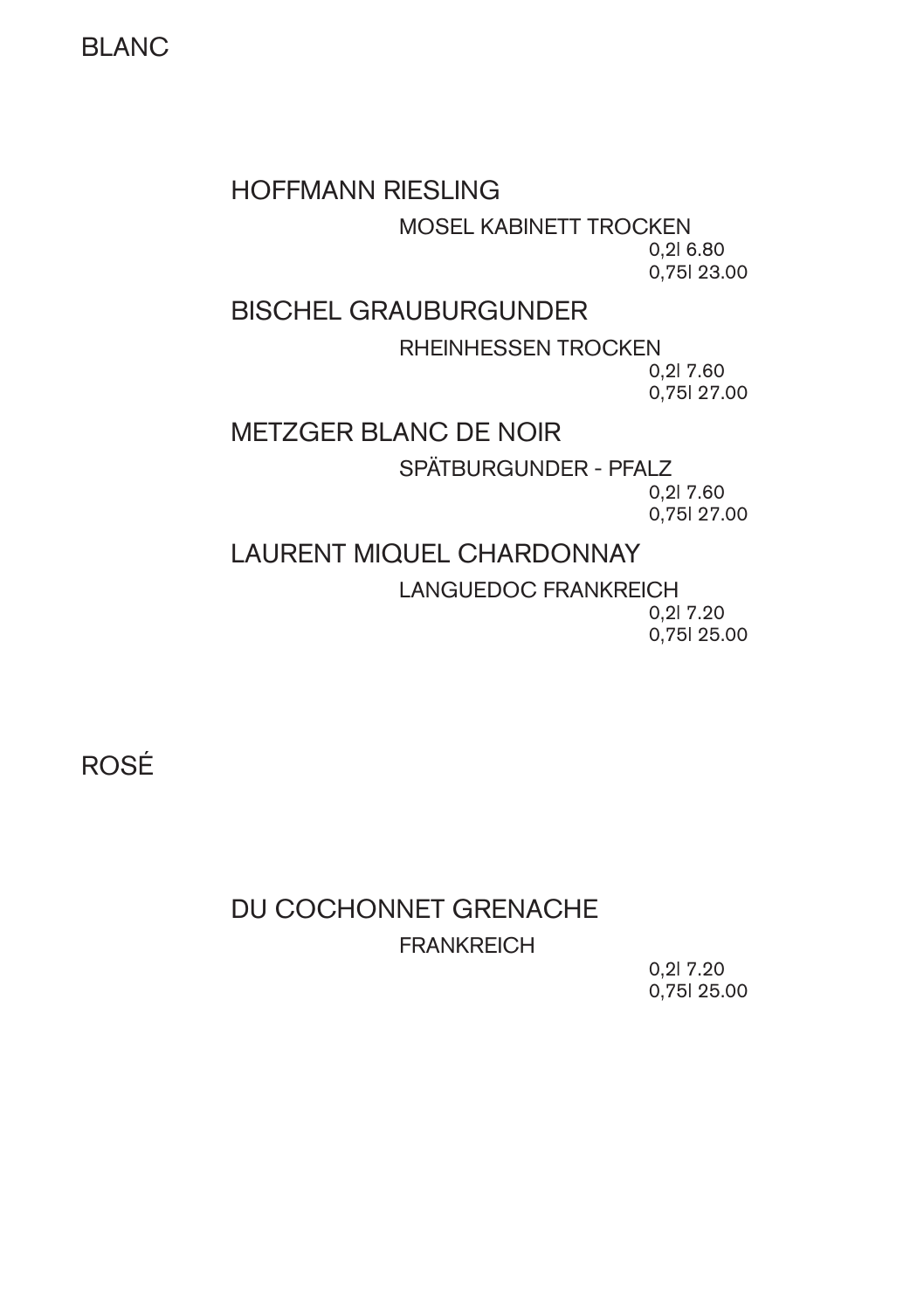ROUGE

# CAL Y CANTO

#### **SPANIEN**

0,2l 7.00 0,75l 24.00

# BARAHONDA CRIANZA

### YECLA SPANIEN

0,2l 7.60 0,75l 27.00

# PRIMITIVO DI MANDURIA

PUGLIA ITALIEN

0,2l 7.60 0,75l 27.00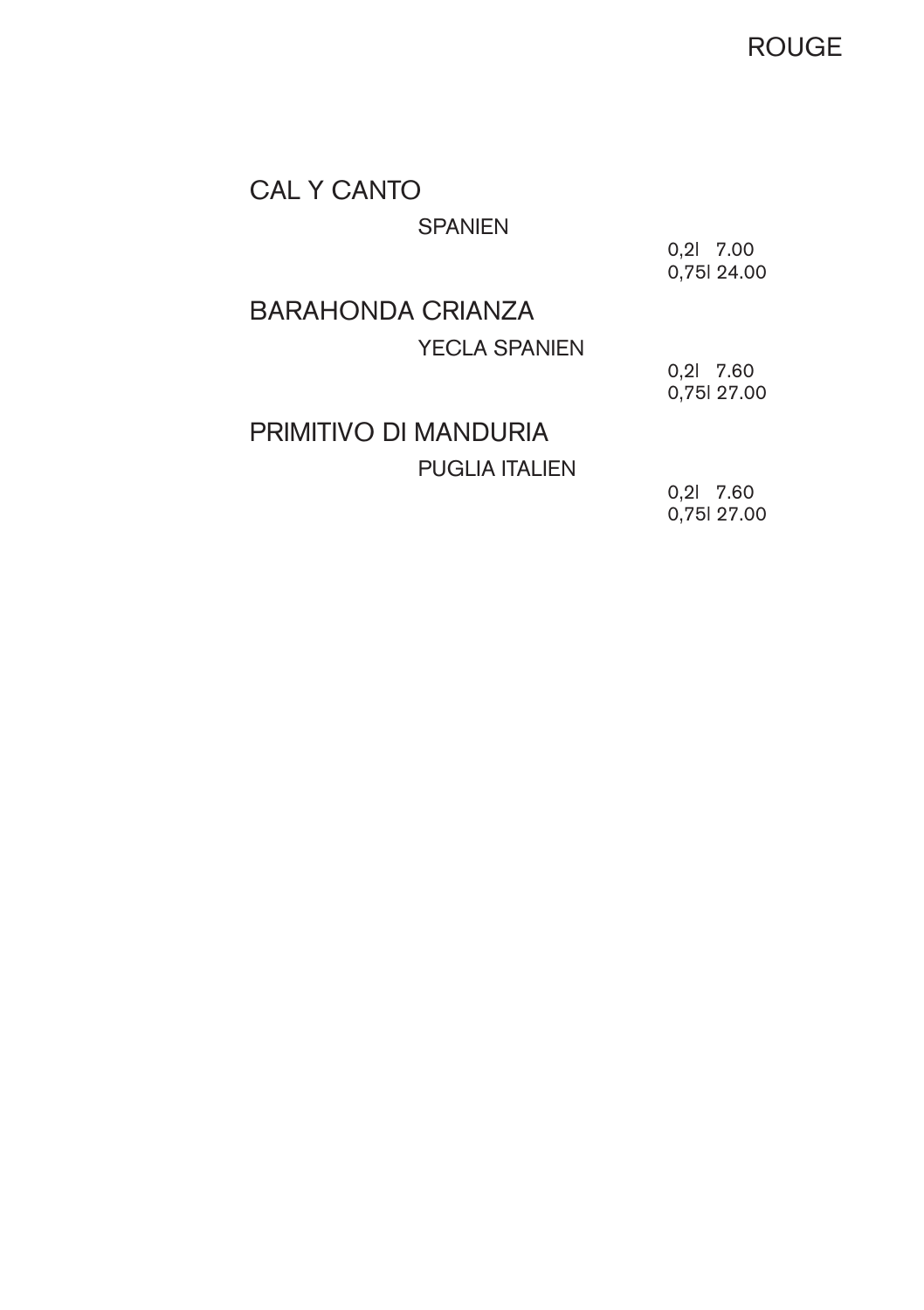BIER

FASSBIER

### VELTINS PILS

0,2l 2.90 0,4l 4.30

## GREVENSTEINER LANDBIER

0,2l 2.90 0,4l 4.30

### PICON BIERE

0,2l 3.00 0,4l 4.50

FLASCHENBIER 0,33l

TEGERNSEER HELL 3.40 FLENSBURGER 3.40 VELTINS ALKOHOLFREI 3.00 BREWDOG PUNK IPA 5.30 BREWDOG PALE ALE 5.30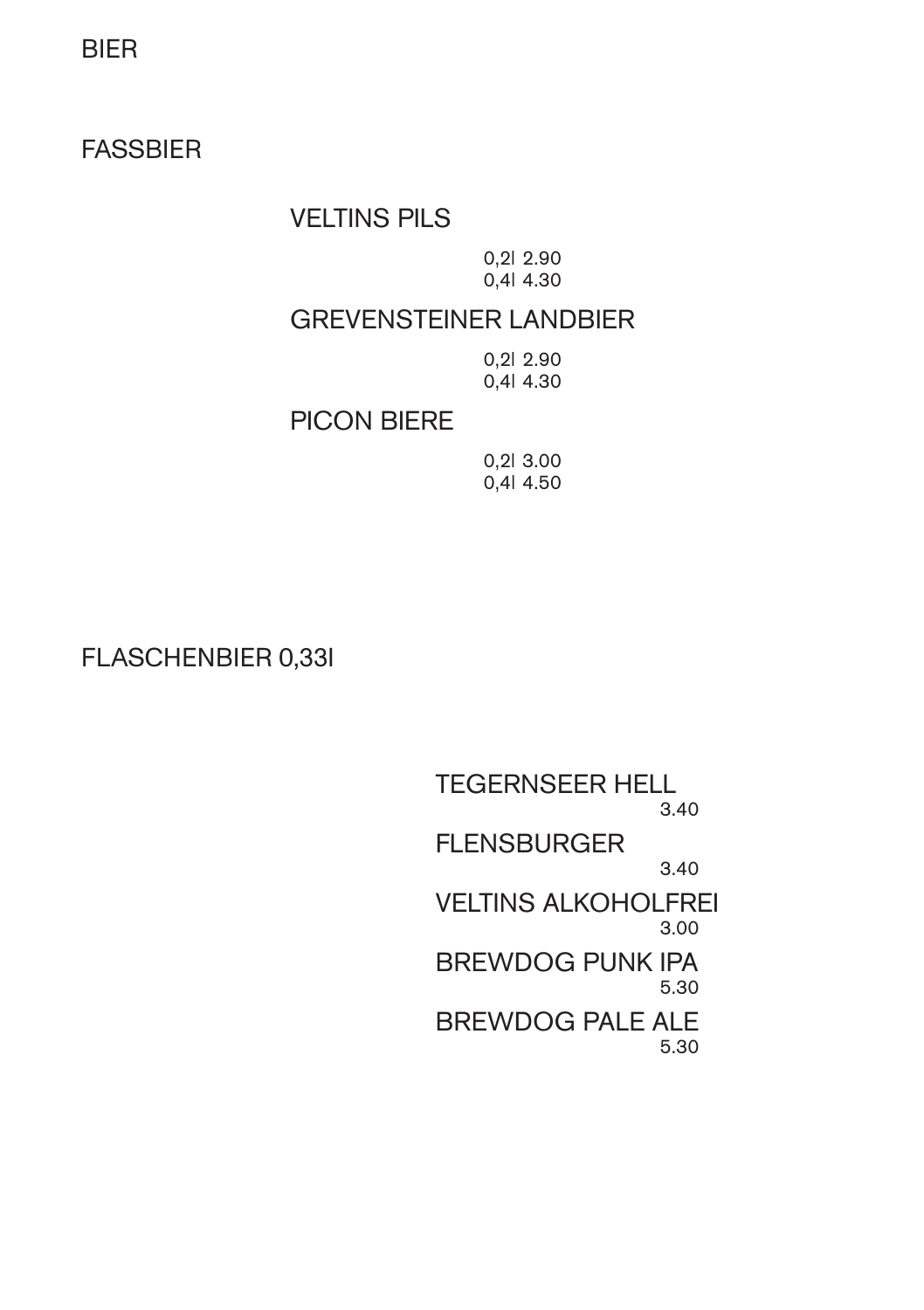## WEIZENBIERE 0.5l

MAISEL´S ORIGINAL 4.30 MAISEL´S KRISTALL 4.30 MAISEL´S DUNKEL 4.30 MAISEL´S ALKOHOLFREI 4.30

APFELWEIN

# WALTER KELTEREI NATURTRÜB

| 0.251 | 2.20 |
|-------|------|
| 0.5   | 4.40 |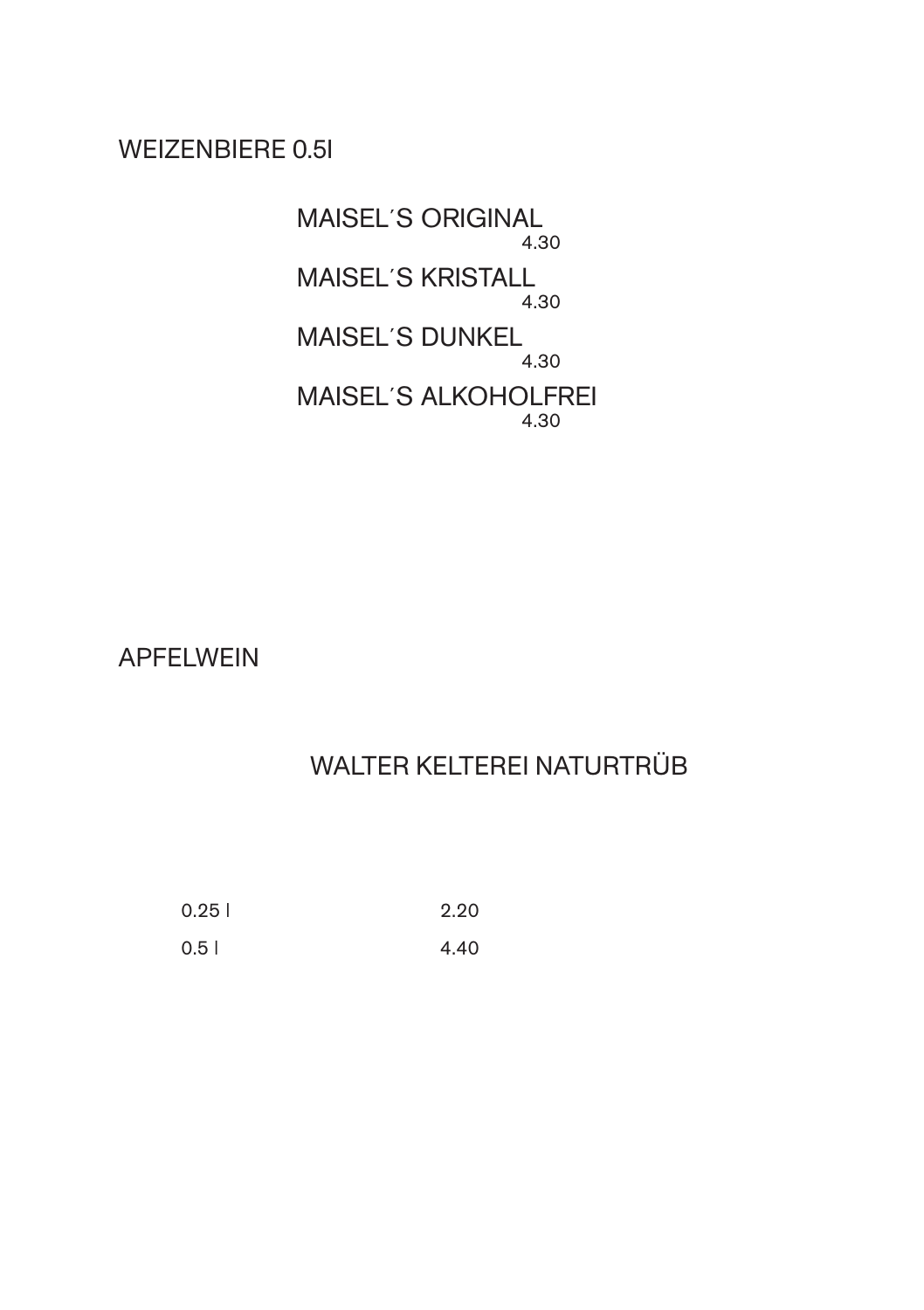**SOFT** 

LAUTES WASSER 0,2l 2.00 0,4l 3.60 STILLES WASSER 0,2l 2.00 0,4l 3.60 VÖSLAUER SPRUDEL 0,75l 6.70 BITTER LEMON<sub>2,3</sub> 0,2l 2.90

GINGER ALE<sub>23</sub> 0,2l 2.90 PREMIUM COLA<sub>12</sub> 0,33l 4.50 COCA COLA1,2

0,2l 2.60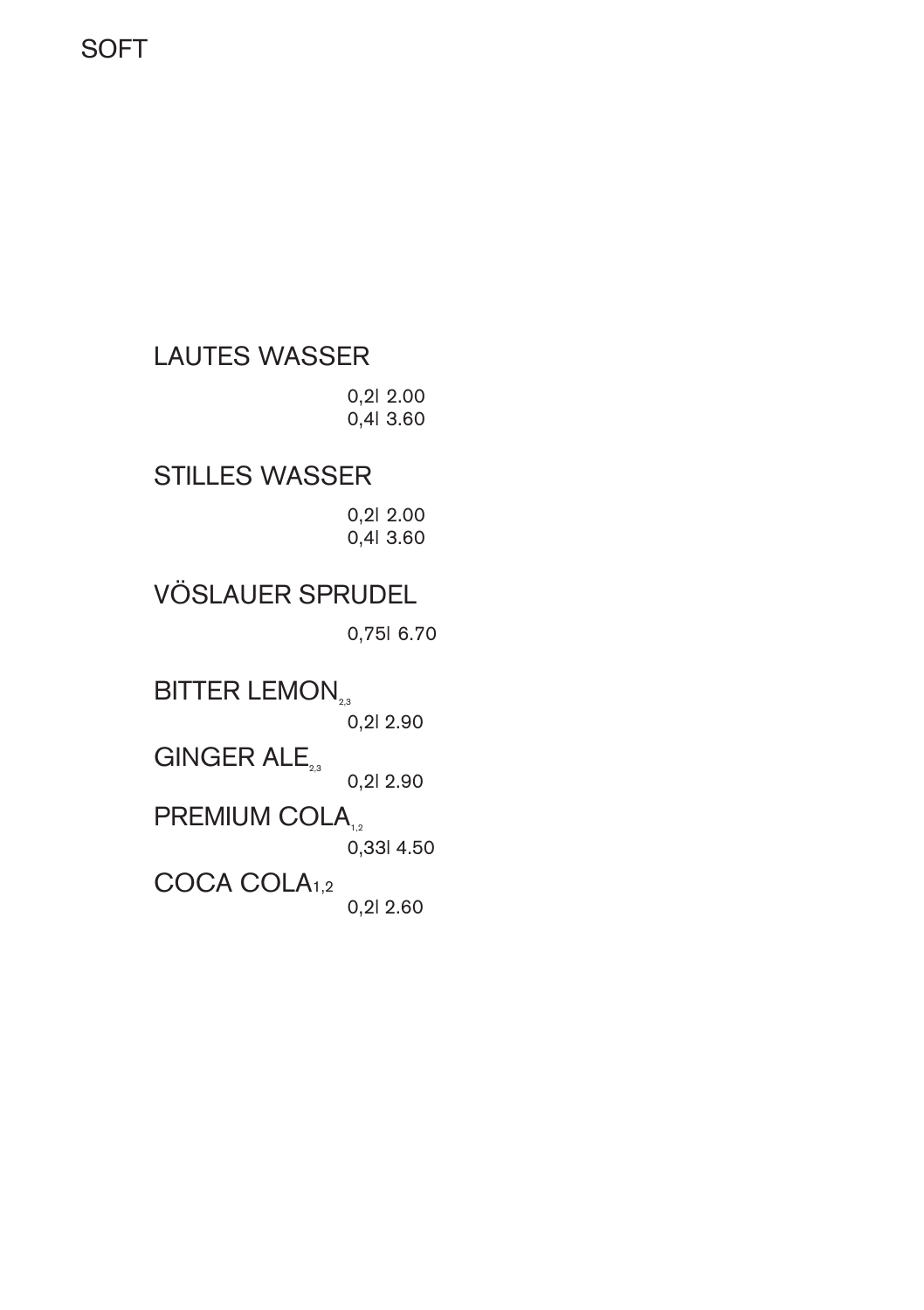HAUSGEMACHTE LIMONADEN

BLAUBEER - SALBEI LIMONADE 4.90 BASILIKUM LIMONADE 4.90

**SÄFTE** 

APFELSAFT TRÜB

JOHANNISBEERE

MARACUJA

RHABARBER

ORANGE

0,2l 2.70 0,4l 4.70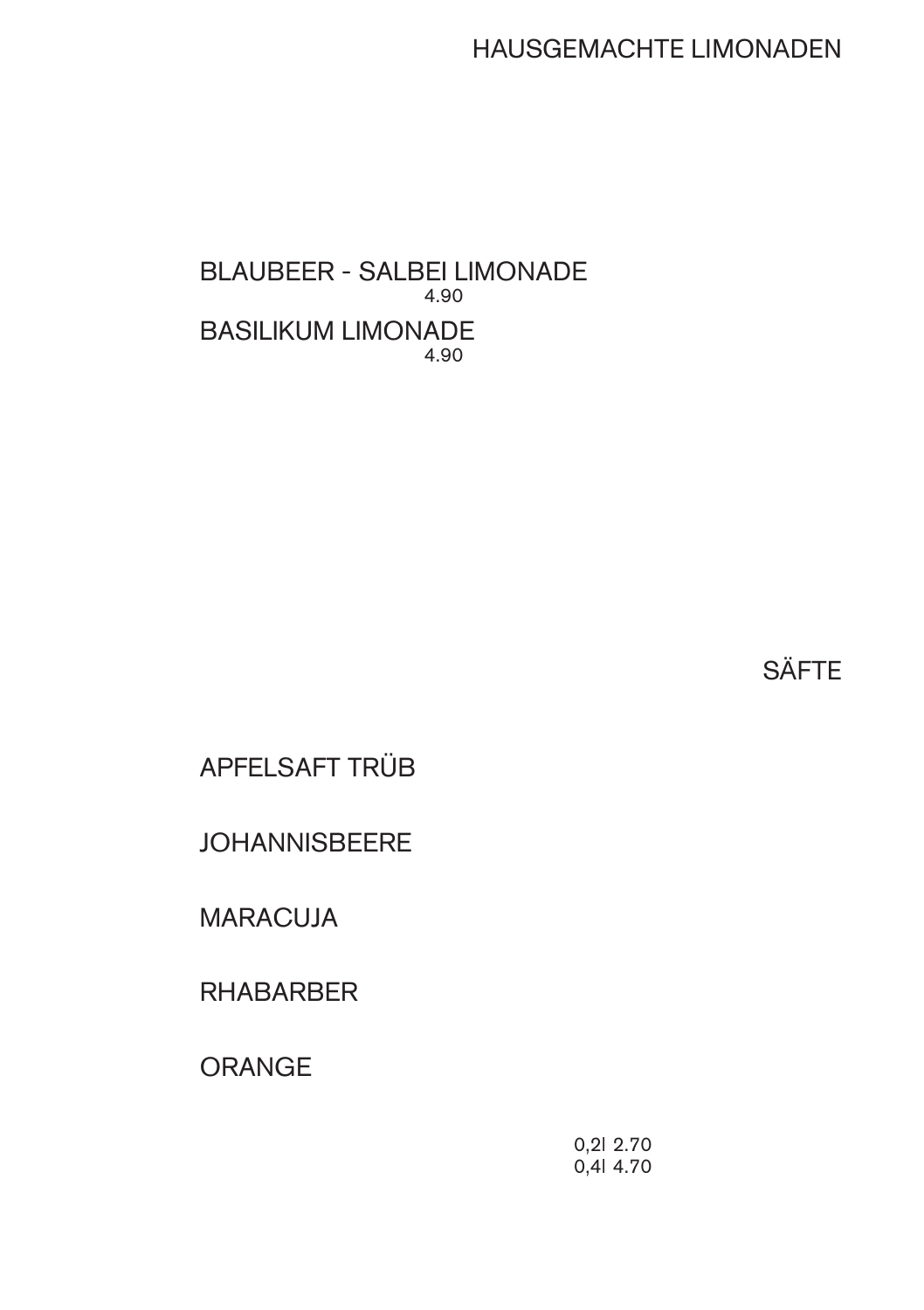KAFFEE UND TEE BIS 22 UHR

> ESPRESSO 2.00 **CAPPUCCINO** 3.30 CAPPUCCINO ON ICE 4.50 ESPRESSO-TONIC ON ICE 5.50

FRISCHER TEE

MINZE 3.40 INGWER 3.40 INGWER-MINZE 3.90 HEISSE ZITRONE 3.40 HEISSE ZITRONE-INGWER 3.90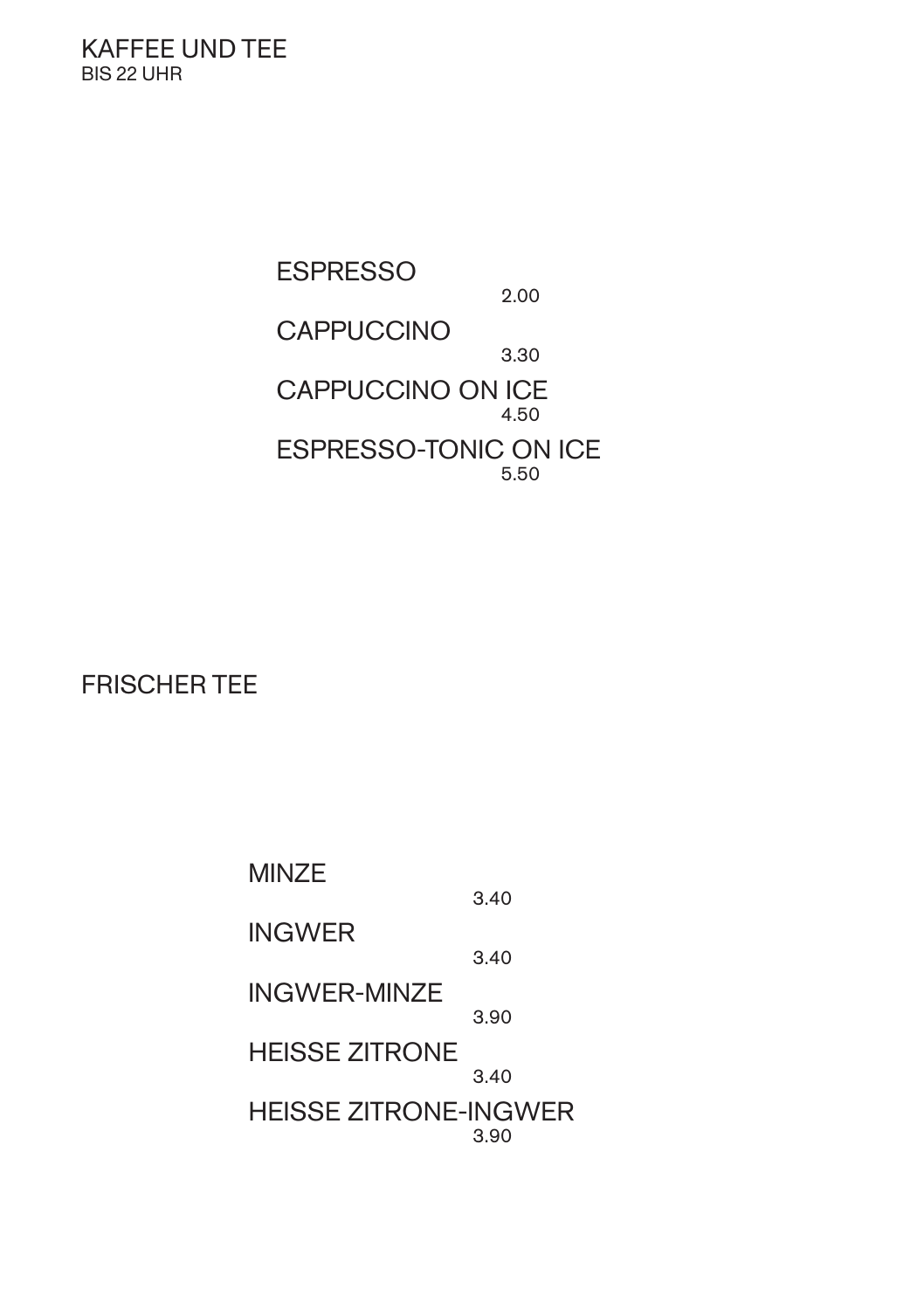#### MOLOKO + (MILCH MIT LSD) IST EIN COCKTAIL AUS DEM FILM »CLOCKWORK ORANGE« by Stanley Kubrick

### **ZUSATZSTOFFE**

1 KOFFEINHALTIG 2 FARBSTOFFHALTIG 3 CHININHALTIG 4 KONSERVIERUNGSTOFFE 5 TEEINHATLIG

BEI FRAGEN BEZÜGLICH WEITERER ZUSATZSTOFFE FRAGEN SIE GERNE UNSER TEAM